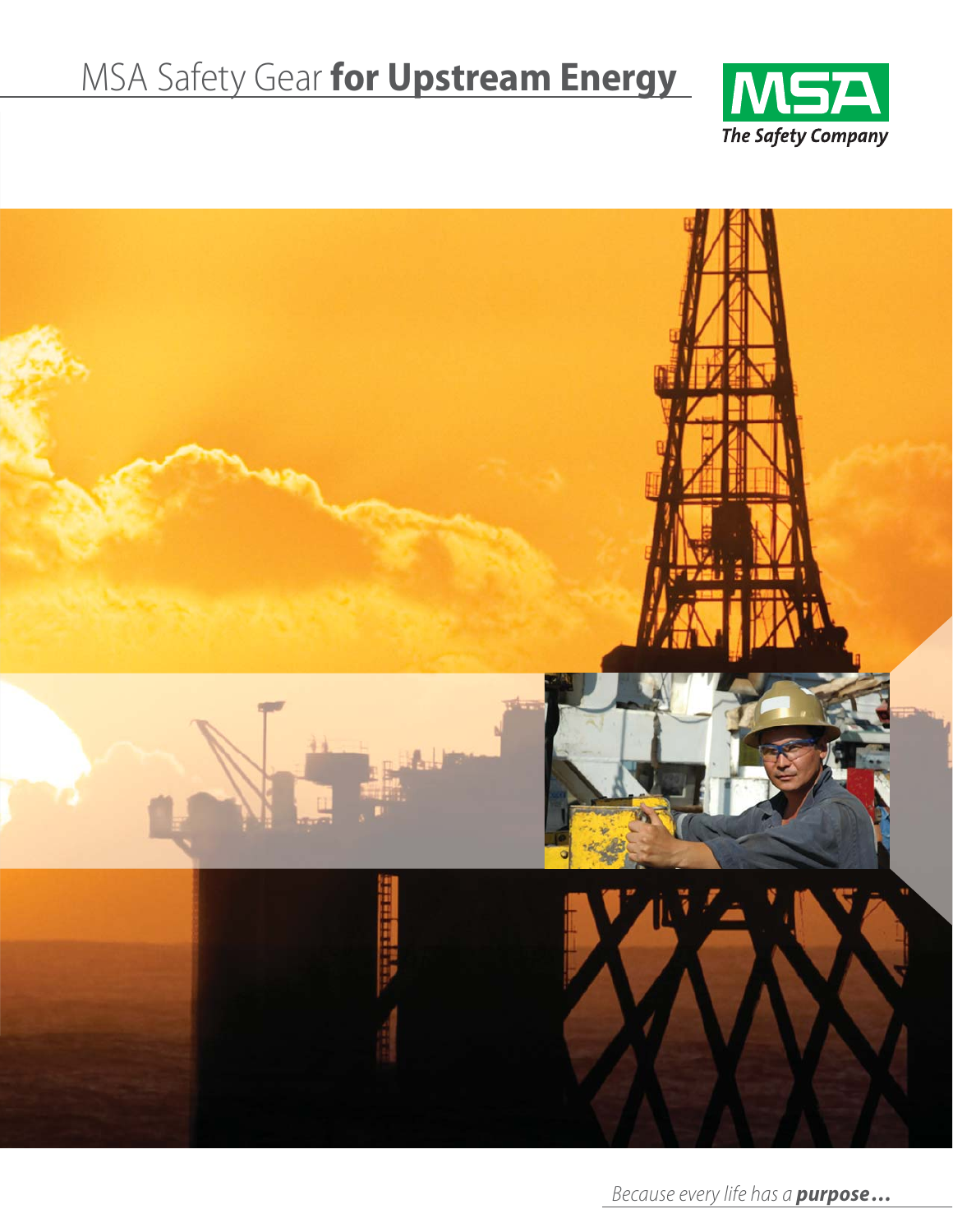**Within this bulletin you'll find a few safety tools that are made to fit your needs.** Your MSA authorized distributor can assist you with purchasing decisions concerning these products and hundreds of other models, accessories and options. MSA services such as respirator facepiece fit testing, fall protection training, automatic sensor replacement, explanations of safety standards and regulations, and others are always available to you as well.

# Portable gas detectors



# **ALTAIR® 5X Multigas Detector with XCell® Sensor Technology**

- Expanded applications for SO<sub>2</sub>, Cl<sub>2</sub> and NH<sub>3</sub>
- XCell Sensors for increased sensor lifespan and response times
- Faster span calibration and bump times

# **PART NUMBER**

**10116926**



# **ALTAIR 4X Multigas Detector with XCell Sensor Technology**

- Four-year sensor life
- Less than 60-second calibration time
- •Operates with only MSA XCell Sensors
- Exclusive optional MotionAlert™ and InstantAlert™ features.

# **PART NUMBER**

**20207602**



# **H2S ALTAIR Single-Gas Detector**

- •More than two years' operation maintenance-free
- •One-button operation • Triple alarms
- 
- Superior dust and water protection (IP67)

# **PART NUMBER**

**10092521**



# **GALAXY® GX2 Automated Test System**

- •Automated recordkeeping and calibration system for MSA portable gas detection intruments
- Standalone system requires no computer, controller or network interface

# **PART NUMBER**

**A-GX2**



# **V-Gard® Slotted Cap**

- •White polyethylene
- Front-brimmed cap-style
- Fas-Trac® Ratchet Suspension

# •Other colors available

**PART NUMBER**

**475358**



# **V-Gard Slotted Hat**

- •White polyethylene
- Full-brimmed hat-style
- Fas-Trac Ratchet Suspension

# **PART NUMBER**

#### **475369**

# Head Protection **Head Protection Head Protection Accessories**



| <b>PART NUMBER</b> | <b>Description</b>            |
|--------------------|-------------------------------|
| 88128              | Chinstrap                     |
| 459458             | Goggle retainer for cap       |
| 449895             | Goggle retainer for hat style |
| 10068911           | Sweathand                     |
| 696688             | Sweatbands (pkg of 10)        |
| 696389             | Hat rack for truck            |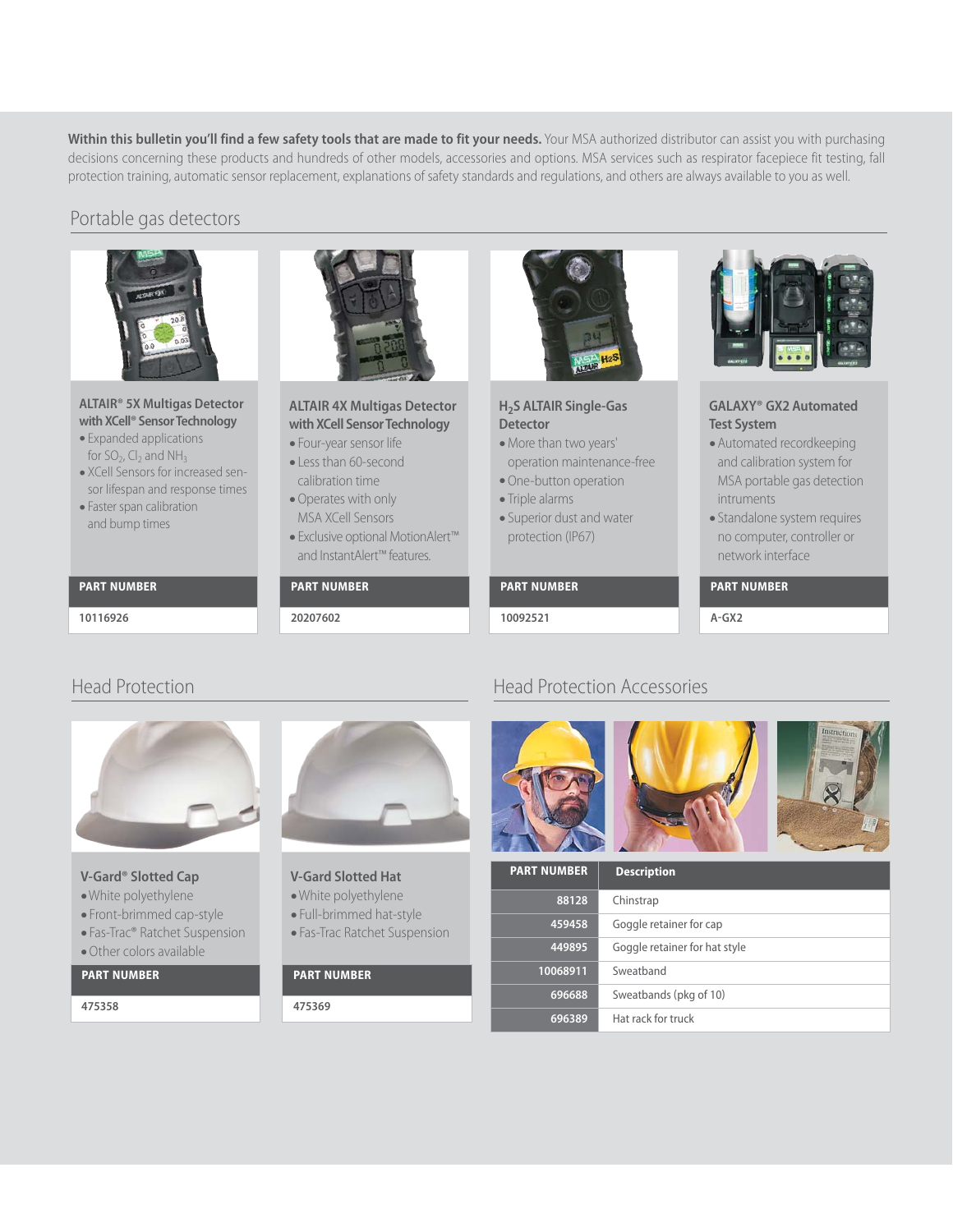

# Respiratory Protection



# **AirHawk® II SCBA**

- Lightweight, durable, economical SCBA for IDLH situations, including  $H_2S$
- •Assembly includes facepiece, carrier and harness assembly, cylinder, first-stage regulator, mask-mounted regulator, and End-of-Service-Time-Indicator

| <b>PART NUMBER</b> | <b>Description</b> |
|--------------------|--------------------|
| 10095805           | without case       |
| 10095804           | with case          |



# **Advantage® 4000 Facepiece**

- •Medium-sized single-port Hycar™ Rubber facepiece
- •Net head harness, nosecup
- Push-to-Connect adapter

**PART NUMBER 10075909**



# **Prescription Eyeglass Kit for Advantage 4000 Facepiece**

• For prescription eyeglasses inside the full face respirator facepiece



#### **Welder's Clip-on Adapter**

- For welding applications where respiratory protection is required
- •Adapter installs easily over facepiece lens

# **PART NUMBER**

**10065326**



**2216 Aluminum Cylinder** • 30-minute replacement cylinder

**PART NUMBER**

**809872**



### **PremAire® Cadet Escape Respirator**

- Lightweight escape SCBA • Versatile, low-profile, small,
- simple and economical • 15-minute aluminum cylinder

**PART NUMBER Description A-PC10AAJ0300** Without case **A-PC10AAJ0301** With case



# **TransAire® 5 Escape Respirator**

**PART NUMBER 10029298**

•Durable, lightweight •Includes cylinder, carrier, hood tube, and assembly

**PART NUMBER**

**10008292**



# **Advantage® 200 LS Respirator with OV-N95 chemical cartridge and filter**

- Respiratory protection for painting operations
- Soft, light, comfortable, good fit, stable on face
- •Additional cartridges and filters available

| <b>PART NUMBER</b> | <b>Description</b> |
|--------------------|--------------------|
| 816943             | Small              |
| 816939             | Medium             |
| 816947             | Large              |